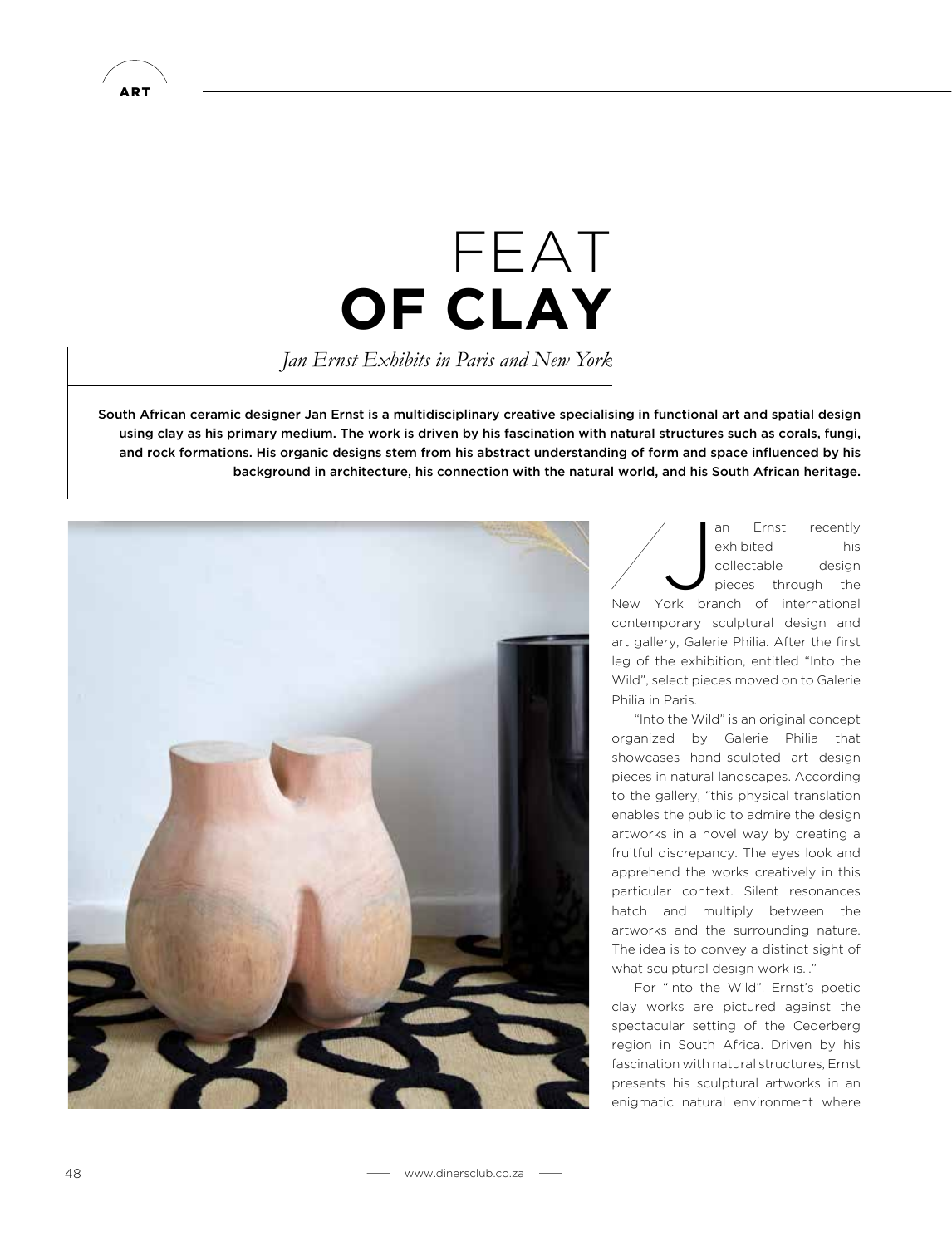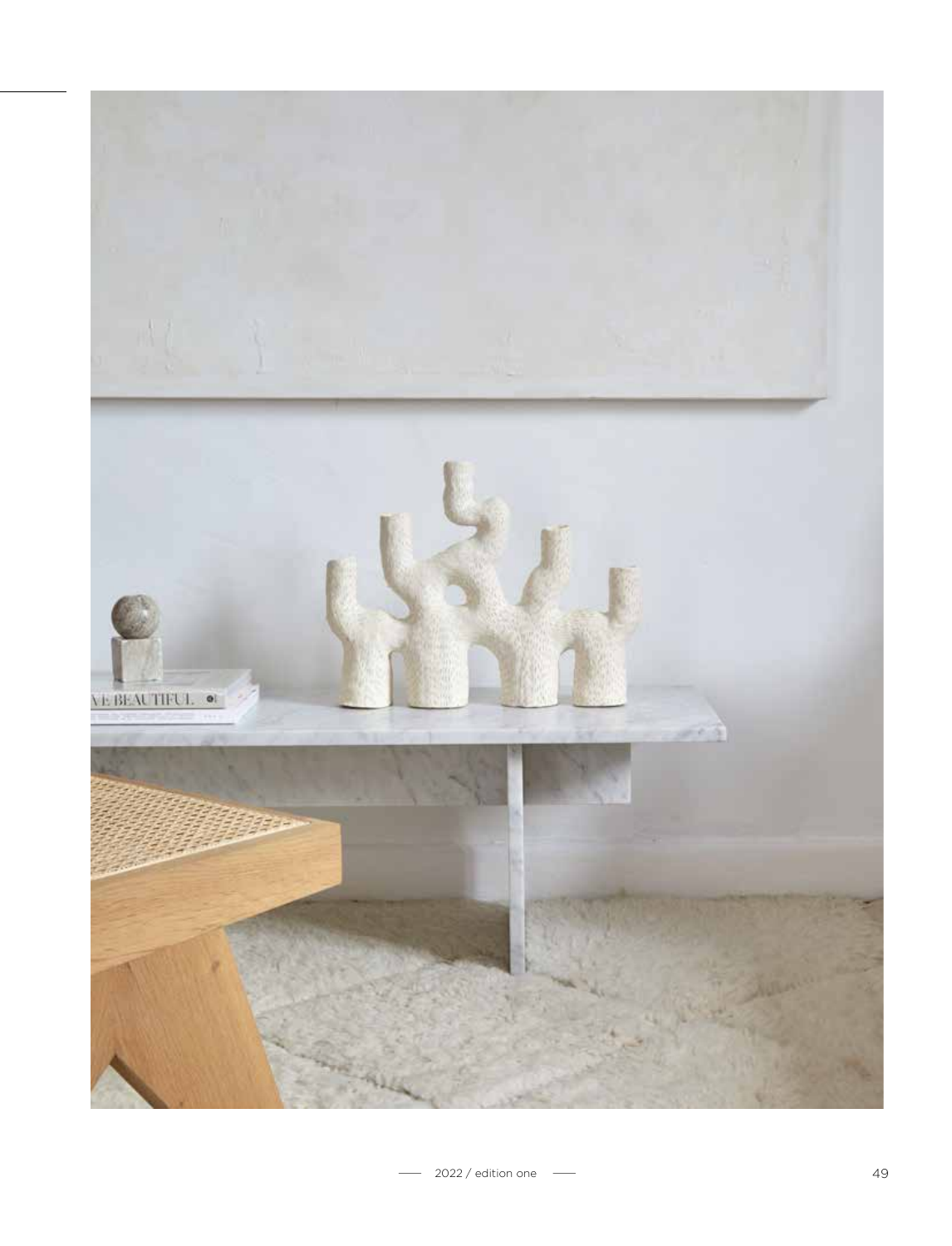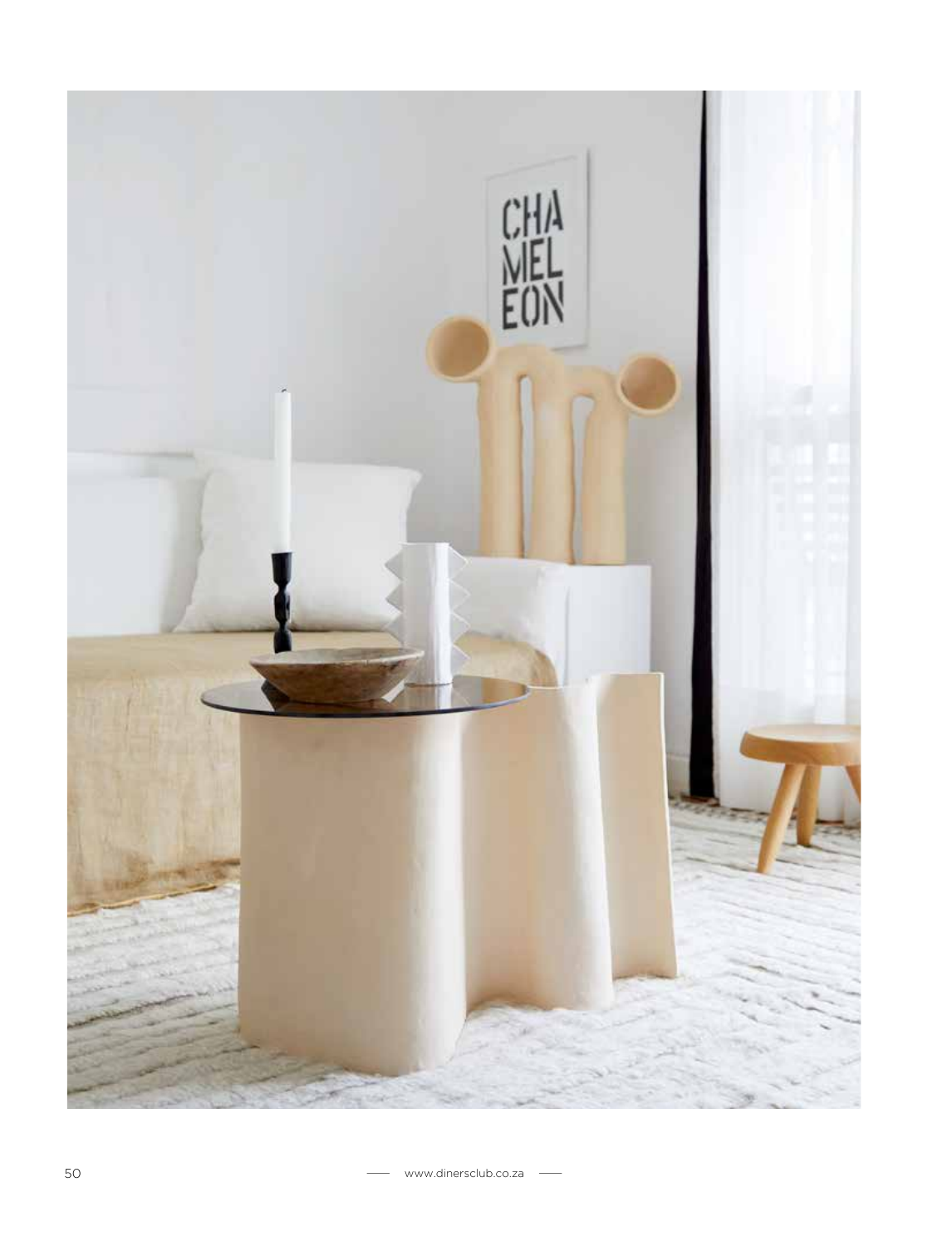

marks of ancient human presence can be felt.

"It is incredible to be taking a bit of South Africa to the show, as my work is inspired by the natural landscapes that we have here," he says. "Most of the designers on the show come from Europe and the US, so it is refreshing to see designs from other parts of the world that attract interest. And it is fantastic to exhibit in New York and Paris, where the elite of the design world hangs out!" he adds.

There are roughly ten pieces on the show, and Ernst describes them as a "very eclectic collection". His candelabra, seed pod vessels, table lamps, eye lamp, worm lamp, and squiggle side table have been included.

"It is, of course, an incredible honour to be exhibiting with other emerging and established artists from around the world – there are some very big names on the show, such as Rick Owens, who is a well-known fashion designer. I am thrilled to be on an international platform with designers of that calibre."

## LOCAL CONNECTION

In addition to showcasing internationally, Ernst recently exhibited his work in South Africa as part of the

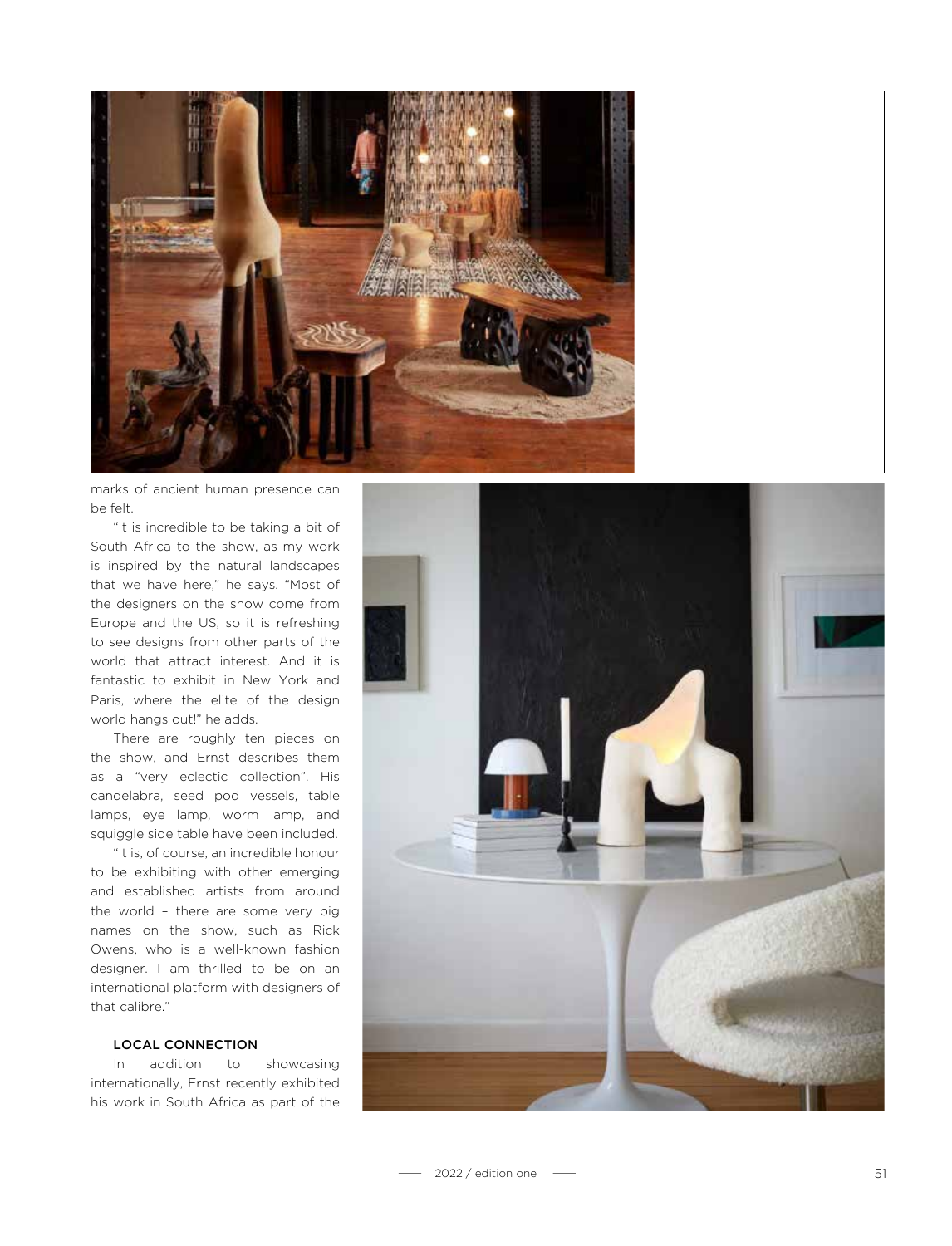

landmark group show "Right Here, Right Now!" at Union House in Cape Town. This substantial exhibition of contemporary local design and art debuted new pieces by a range of designers and finalists of the Nando's Hot Young Designer Talent Search (HYD). "Right Here, Right Now!" was curated by Creative Director Tracy Lynch of Clout/SA and marked the public launch of Clout/SA.

Clout/SA is a purpose-first enterprise, creative agency, and business-to-business (B2B) marketmaker for South African design. The aim is to promote South Africa's

creativity, craftsmanship and heritage. Additionally, creating opportunities for collaboration between corporates and designers is a primary driver.

Ernst was included in "Right Here, Right Now!" to highlight the Clout/SA's capacity to support the placement of limited edition pieces alongside designs that can be reproduced in multiple units. Ernst's relationship with Clout/SA originated through HYD; he was a Top 10 finalist in the competition's previous round.

Ernst credits HYD and Clout/SA as motivating factors for launching his stand-alone brand Jan Ernst. He started his collectable design brand after participating in the HYD competition.

"I took part in HYD through my architectural studio, which I run with my business partner, and only subsequently started my own separate brand of collectable design focusing on ceramics. Being exposed to that way of critical thinking about furniture and design was a contributing factor in establishing my own brand. With the architectural studio, we were dipping into interior design but not necessarily product design, so the HYD was a pivotal point."

After this prompt, Ernst started "playing with clay", an exploration that evolved into his organic-inspired limited edition pieces that are all entirely handbuilt, strikingly singular, and beginning to take the international design world by storm.

*For more information on Jan Ernst, visit www.jan-ernst.com, or go to www. galerie-philia.com/jan-ernst for more information on Galerie Philia. For info on Clout/SA visit www.clout-sadesign. co.za. The exhibition will be in Paris until 29 April 2022, by appointment only – info@galerie-philia.com.*

*by jaylene williams photography by jan ernst*